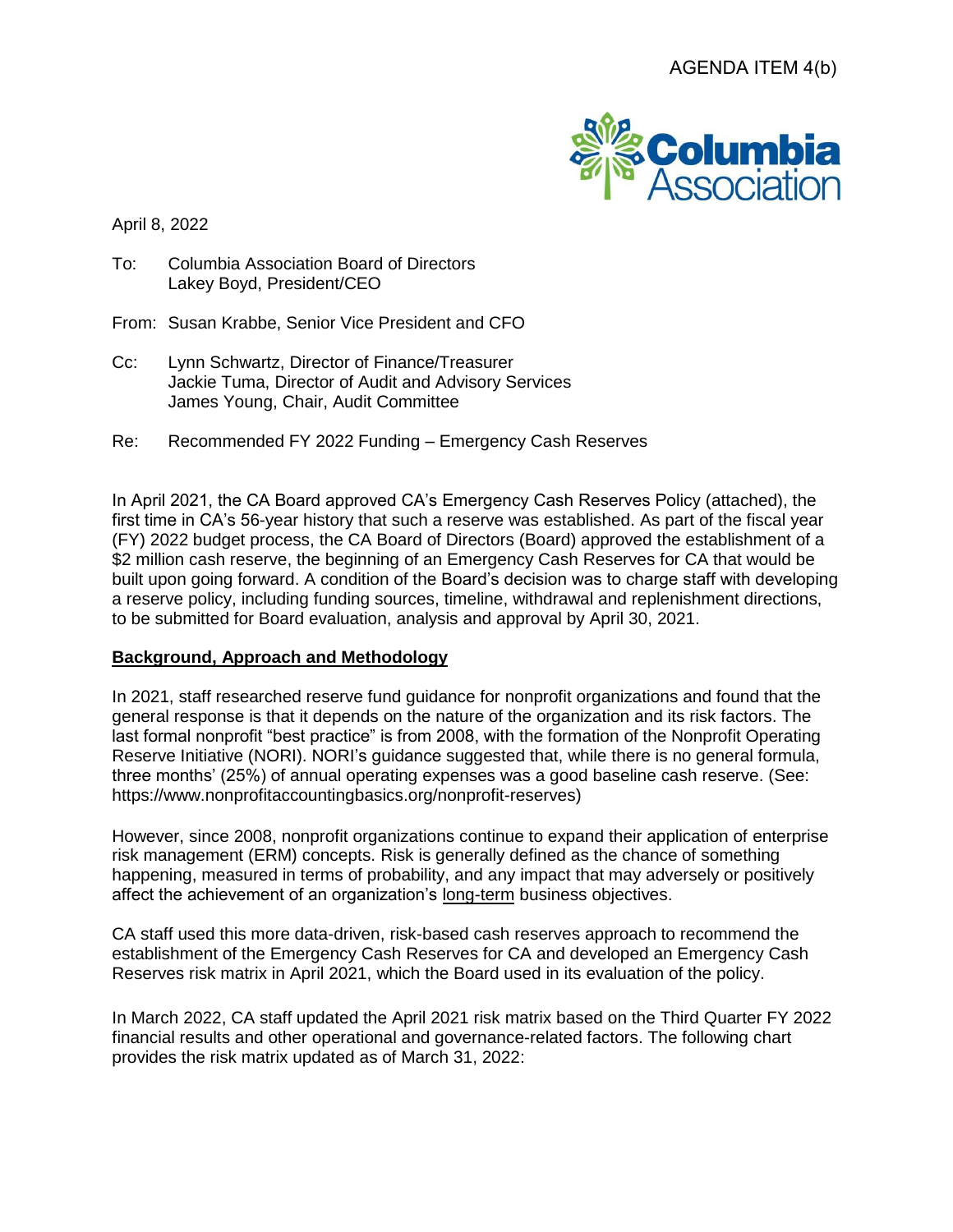| \$000's                                                            |                                                       |             |                 |                               | <b>Emergency Cash Reserves</b> |                         |                         |                         |
|--------------------------------------------------------------------|-------------------------------------------------------|-------------|-----------------|-------------------------------|--------------------------------|-------------------------|-------------------------|-------------------------|
| <b>Description and</b><br><b>Identified Risk</b>                   | <b>Maximum</b><br><b>Potential</b><br><b>Exposure</b> | Impact<br>% | Likelihood<br>% | <b>Time</b><br><b>Horizon</b> | <b>Minimum</b><br>at 4/30/22   | Target<br>at<br>4/30/24 | Target<br>at<br>4/30/26 | Target<br>at<br>4/30/28 |
| Operations-<br>60 days cash on                                     | \$8,541                                               |             |                 | FY 2026                       | \$1,623                        | \$1,951                 | \$4,751                 | \$8,541                 |
| hand<br>Annual charge<br>revenue -<br>Declining<br>property values | \$5,000                                               | 50%         | 40%             | FY 2025                       | \$0                            | \$500                   | \$1,000                 | \$1,000                 |
| Line of credit -<br>Nonrenewal of<br>the line of credit            | \$20,000                                              | 40%         | 5%              | FY 2024                       | \$0                            | \$400                   | \$400                   | \$400                   |
| Legal-<br>Uninsurable legal<br>expenses                            | \$19,500                                              | 90%         | 40%             | FY 2025                       | \$3,510                        | \$5,265                 | \$7,020                 | \$7,020                 |
| Target reserve balance at fiscal year end                          |                                                       |             |                 |                               | \$5,133                        | \$8,116                 | \$13,171                | \$16,961                |

The assumptions for the updated March 2022 risk matrix are:

- The 60 days cash on hand is based on FY 2022 year-end estimate as of March 31, 2022 for total expenses less depreciation.
- The annual charge revenue risk is based on a maximum potential 10% decrease in valuations, the impact of which is estimated at 50% and the likelihood is 75%.
- The existing commercial line of credit expires in June 2023.
- The maximum potential exposure for uninsurable legal expenses is based on benchmarked insurance coverage for several risk exposures. The "likelihood" percentage was increased and the time horizon shortened based on a current assessment of related risks.
- Full funding of the targeted reserves is projected for April 30, 2028, an extension of two years over the previous timeline, due to the increase in the total and other cash needs during this period of time.

It should be noted again that these target Emergency Cash Reserves are separate, distinct and in addition to the \$3 million cash reserve required by our lender for the 2020 term loan financing.

#### **Recommended FY 2022 Funding**

As reported in the FY 2022 Third Quarter Financial Report, CA's anticipated cash position for April 30, 2022 is significantly better than what was budgeted, due primarily to the receipt of the Employee Retention Tax Credit (ERTC) funds in FY 2022. Strong expense controls and better than expected annual charge revenue have also contributed to this favorable cash position. The ERTC was developed to help organizations retain employees during the pandemic and resulting financial crisis. Using a portion of these funds to strengthen CA's financial position and emergency reserves sends a very powerful and positive message reassuring current employees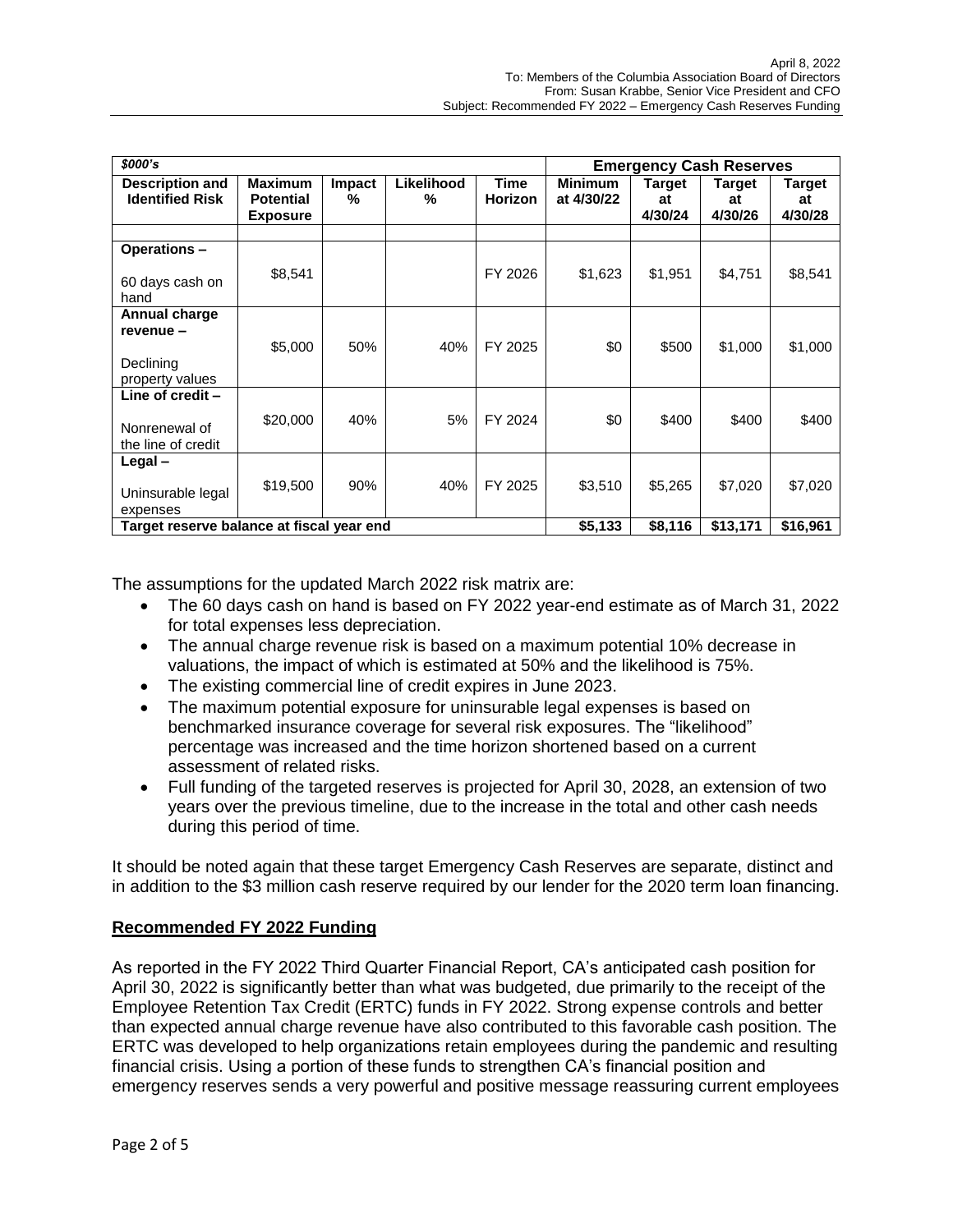regarding organizational stability and security. Additionally, it also serves to encourage prospective employees to join CA in a very challenging recruiting season.

Overall, the strategic objective of adequately funding Emergency Cash Reserves is to protect against disruption to CA's program and organizational continuity due to significant, immediate unforeseen changes in circumstances. This addition would bring the total Emergency Cash Reserves to \$5 million as of April 30, 2022, which is 29% of the full reserves amount targeted for funding by April 30, 2028 (a targeted total of \$17 million).

The initial required funding of \$2 million was done as of April 30, 2021. Thus, given the updated risk matrix and CA's anticipated cash position as of April 30, 2022, **staff recommends that the CA Board approve an addition to the Emergency Cash Reserves of \$3 million in FY 2022, to bring the reserve balance as of April 30, 2022 to \$5 million.**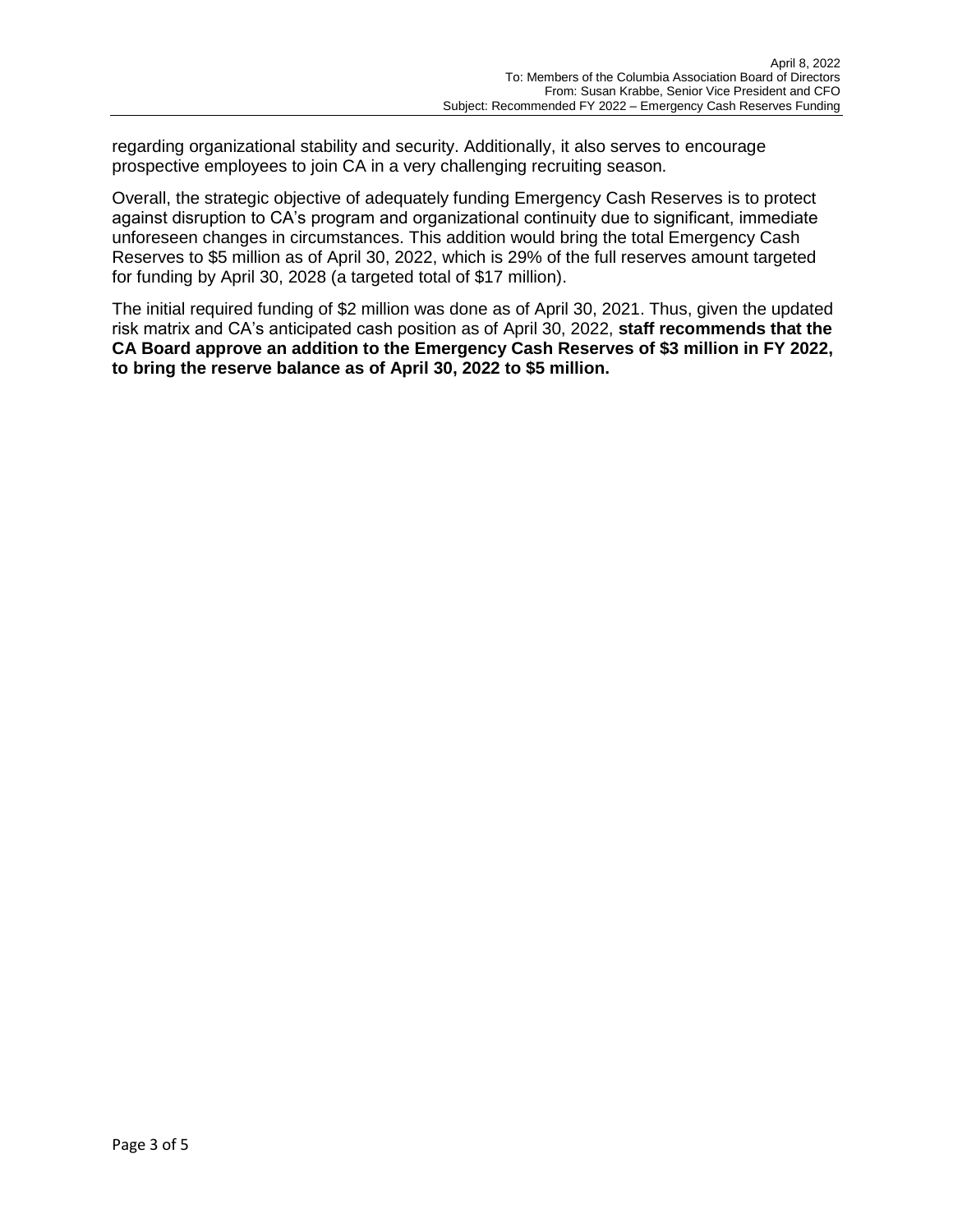Columbia Association Inc. *Emergency Cash Reserves Policy*

## I. Purpose

The purpose of the Emergency Cash Reserves policy is to build and maintain an adequate level of cash reserves to help ensure the long-term financial stability of Columbia Association (CA) and to position CA to respond to varying economic conditions and changes affecting CA's financial position and its ability to continuously carry out its mission for the community.

CA will maintain the Emergency Cash Reserves to achieve the following objectives:

- > To maintain day-to-day operations to the extent feasible in the event of unforeseen, immediate and otherwise unsurmountable shortfalls. The Emergency Cash Reserves are not intended to replace a permanent loss of revenue or subsidize an ongoing budget gap.
- > To promote community confidence in the long-term sustainability of CA by preventing catastrophic cash flow crises that could diminish CA's reputation and force the leaders of the organization to make expensive, short-term crisis-based decisions.

This policy will be implemented in conjunction with CA's other financial policies and is intended to support the goals and strategies contained in those related policies and in strategic and operational plans and budgets.

#### II. Definition and Goals

The Emergency Cash Reserves are defined as the designated cash set aside by action of CA's Board of Directors (Board), at the recommendation of CA staff.

A lower and upper funding level range shall be proposed by CA senior management to the CA Board for consideration and approval in conjunction with the adoption of CA's budget. CA senior management will conduct a detailed review of the Emergency Cash Reserves at least once every three years.

#### III. Accounting for the Emergency Cash Reserves

The Emergency Cash Reserves will be recorded in CA's accounting system and financial statements as board-designated cash reserves. The Emergency Cash Reserves will be maintained and invested in accordance with CA's Board-approved investment policy. It is not required that the Emergency Cash Reserves be physically segregated in a separate bank account although CA senior management may decide to do so.

# IV. Funding of the Emergency Cash Reserves

The Emergency Cash Reserves will be established initially by cash generated from operations and financing activities in FY 2021. The CA Board may, from time to time, direct that a specific source of revenue be set aside for the Emergency Cash Reserves. For example, sources may include one-time grants, proceeds from the sale of assets, or a portion of greater than anticipated revenue.